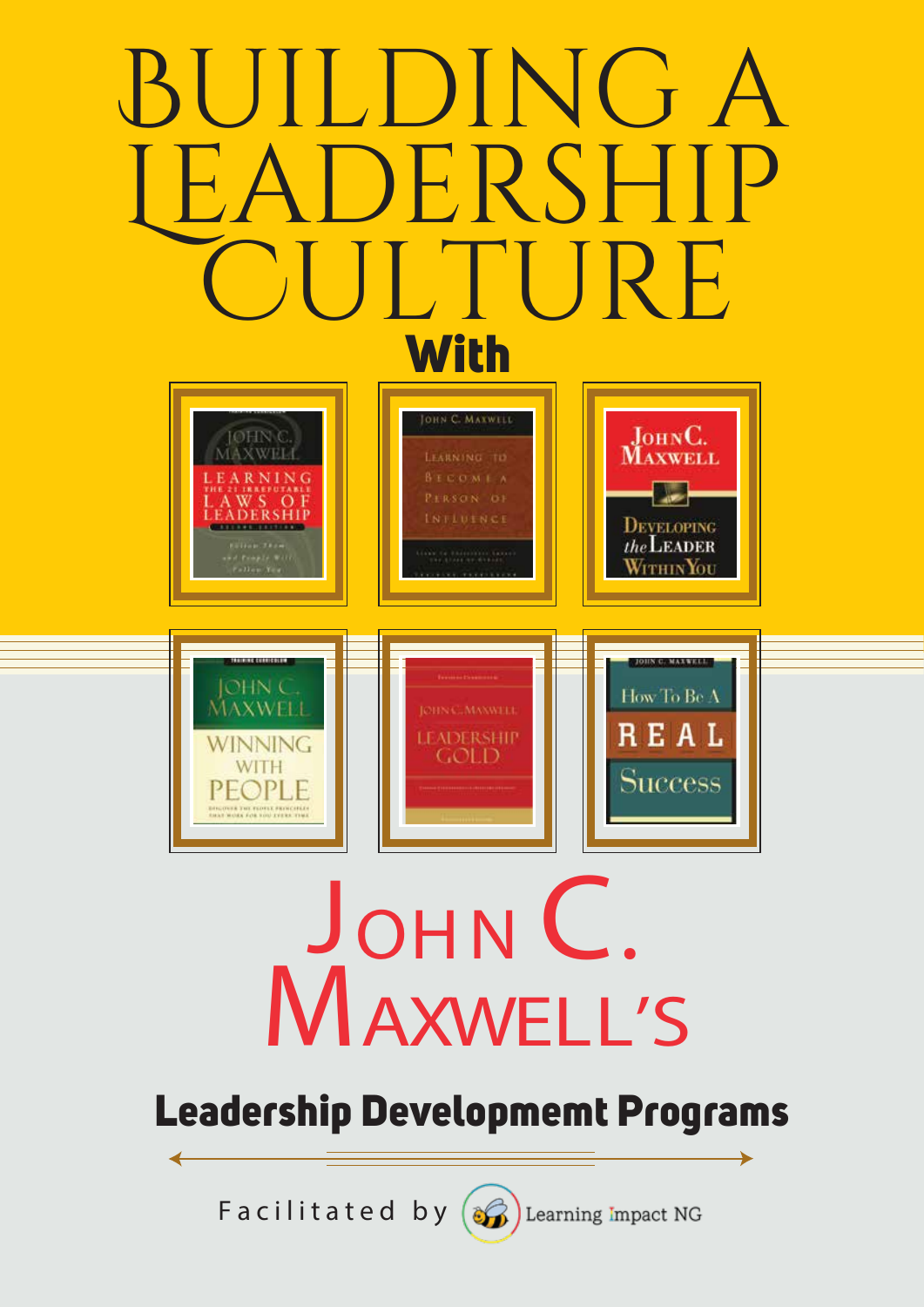### **LEARNING THE 21 IRREFUTABLE LAWS OF LEADERSHIP**

If you are looking for a Training Program to get all your leaders to understand the true value of leadership and to have a collective understanding of leadership principles that they can apply each they to transform your organization, then look no further than the intensive Three-Day 21 Laws of Leadership Workshop.

During the workshop, participants will be introduced to the key messages of the 21 Laws of Leadership with Videos from John Maxwell and a variety of experiential learning activities from our experienced facilitators that will teach participants some practical leadership and management frameworks that they can apply to their lives, work and your organization based on the 21 Laws of Leadership.

Areas to be covered include (but are not limited to):

- Understanding the importance and value of leadership
- How to Grow your influence as a leader
- The Values Based Leadership Model
- Leading from the Middle
- Building Trust as a Leader
- Creativity and Innovation
- Using Competencies to lead your team
- Developing and mentoring other leaders
- Selling Your Vision as a Leader
- The Pareto Principle of People and Influence
- Servant Leadership
- Succession Planning



### **DEVELOPING THE LEADER WITHIN YOU**

Every leader needs to have a personal encounter with leadership, and the ability to build their own leadership capabilities through learning, reflective practice and goal setting. If you want your organization to achieve its full potential, then you need to have managers and employees who have developed themselves as leaders and are committed to the process of leadership and learning.

John C Maxwell's Developing the Leader Within You Training Program offers a unique curriculum and training experience in three days with a variety of experiential activities including videos, case studies, assessments and role plays. At the end of the workshop, your leaders will be equipped with practical tools to discover and hone their leadership potential and multiply growth in their teams and across your organization.

Areas to be covered include (but are not limited to)

- Understanding Your Leadership Style
- Co-Creating Your Vision
- Building Effective Relationships
- Delivering Excellent Service
- Building Your Influence with Others
- Growing as a Leader
- Building Leadership Capabilities
- Developing Other Leaders around You.



## **LEADERSHIP GOLD**

Leadership Gold is a Three-Day Training Program that sums up some of the most profound lessons from one of the greatest leadership trainers of our time. Participants in this workshop will get a unique opportunity to take a journey with John Maxwell and reflect on their own life and leadership journeys as they do so, identifying areas where they need to ACT – Apply, Change and Transfer to someone else.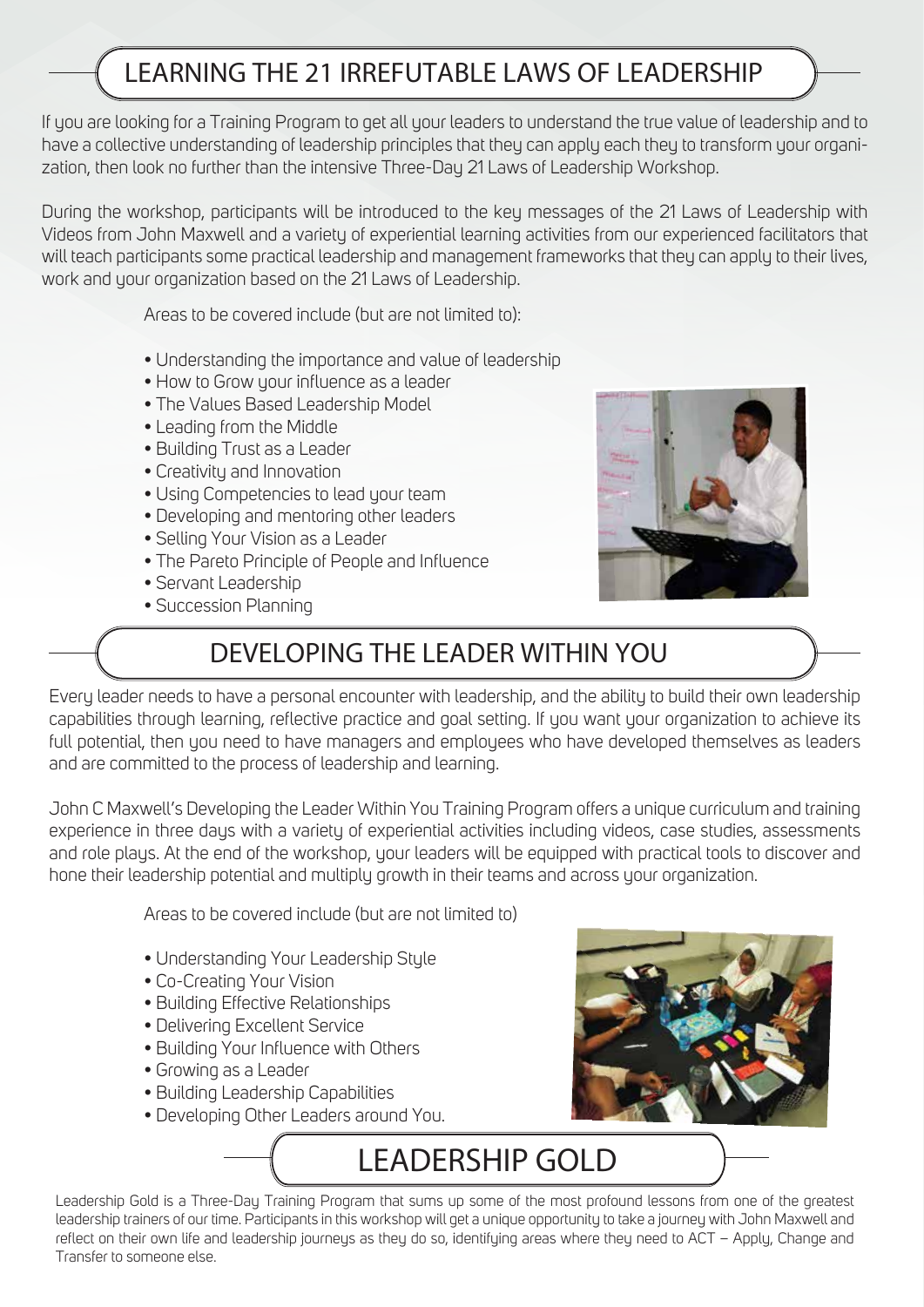If you are looking for a training program to get your leaders to think about themselves and reflect on past successes and failures while focusing on future possibilities, then this is just the program you need. It works really well with both new and experienced leaders so that they can pre-empt and avoid some of the most common leadership errors or re-trace their steps quickly away from current or future errors.

Areas to be covered include (but are not limited to)

- Building a Leadership Team
- Passion and Alignment
- Defining Reality
- Coaching and Mentoring
- Self-Development
- Connecting with People
- Attitude and Choices
- Servant Leadership
- Thinking Skills
- Creating a Leadership Legacy



# **HOW TO BE A R.E.A.L SUCCESS**

Everyone wants to be successful, but very few know exactly what it takes. John Maxwell's 2 Day Training Program on How to be a R.E.A.L Success provides young leaders a framework for improving on their leadership by paying attention to time-tested principles, practices and tools that predict success.

The Workshop is delivered with a variety of powerful tools and practices, interesting and engaging case studies with real local context that participants can connect to and powerful video teaching from John Maxwell himself. The workshop is great for team members who are transitioning to higher levels of leadership, first time managers and all those desirous of making a success out of their work, careers or vocations.

Areas to be covered include (but are not limited to)

- Re-defining Success
- Identifying Role Models
- Building your Roadmap for Success
- Building Relationships
- Equipping and Developing Yourself
- Improving your Attitude
- Influencing People around You.



## **WINNING WITH PEOPLE**

Relationships are the foundation of leadership because every leader needs to WIN with PEOPLE. No matter how great your ideas are, you need to have the right people around you to execute them. The truth though is that without the right people, your dreams remain just that. You and the leaders in your organization must recognize the importance of relationships and invest in a training program that equips you with the skills to WIN with PEOPLE and invariably WIN in LIFE.

John C Maxwell's Winning with People Program is a 3-Day Program that teaches the skills for making the most out of your relationships with others. It contains a number of interesting case studies, assessments, role-plays, individual and group activities that will enable you and your colleagues to intentionally focus on people and get the best results from others. Relational Skills and emotional intelligence are responsible for about 85% of our success as individuals and organizations and this program will equip you with all of that and much more.